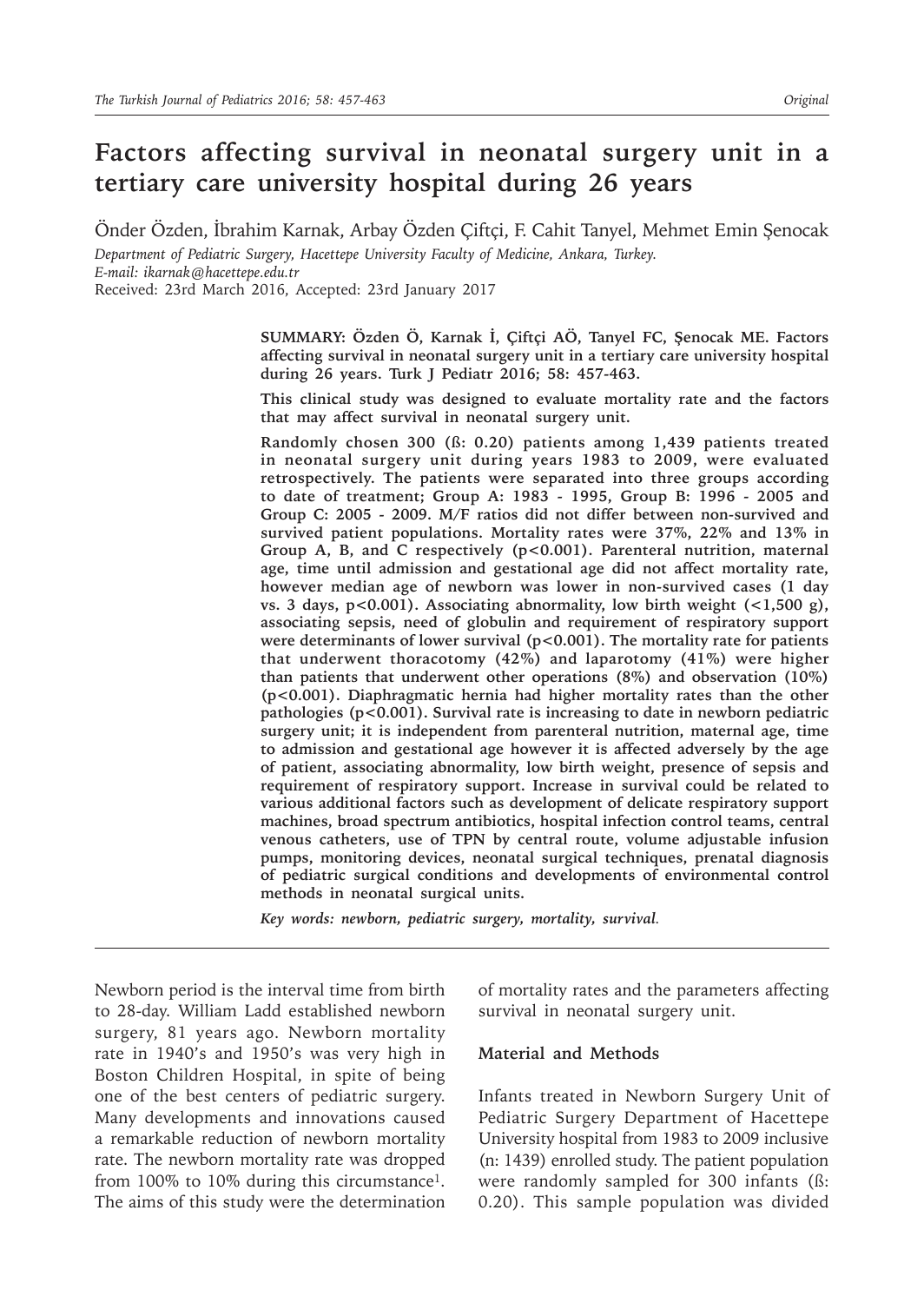into 3 respective groups according to date of hospitalization: Group A, 1983 - 1995; Group B, 1996 - 2005, Group C, 2005 - 2009. Mortality rate, gender, elapsed time from the appearance of symptoms till hospital admission, age at admission, maternal age, gestational age, birth weight, surgical diagnosis, associating abnormalities, sepsis status, results of microbial cultures, gamma globulin usage, mechanical ventilation requirement and total parenteral nutrition (TPN) treatment status were noted. The data were expressed as mean  $\pm$  SD or median (range) when available and Student's t test, Mann-Whitney U test and Chi-square test were used for statistical analyses. A p value lower than 0.05 was considered significant.

## **Results**

One thousand four hundred thirty-nine newborns were admitted to Newborn Surgery Unit of Pediatric Surgery Department between 1983 and 2009. Total mortality rate was 30% (n: 441) in this period. The mortality rates for Group A, Group B and Group C were 37% (337/907), 22% (80/352) and 13% (24/180), respectively  $(p<0.001, Fig. 1)$ .

Male to female ratio was 1.67 in the sample patient population. Male to female ratios did not differ between non-survived and survived patient populations (1.64 vs. 1.69, p: 0.916). M/F ratios were 1.78, 1.77 and 1.18 for Groups A, B and C, respectively, in survived patients. The ratios were 1.55, 1.62 and 3 for Groups A, B and C, respectively, in non-survived patients. The gender difference was not statistically significant in groups.

Median ages at admission are presented in Table

I. Maternal age was not available in 17 patients. It was  $26.08 \pm 5.4$  years and  $26.13 \pm 5.4$ years in the survived and non-survived patient populations without expressing significant difference (p: 0.776). The newborn mortality rates were 32% and 37% for maternal age below 35 years and above 35 years, respectively. The mortality rates did not differ when 35-year of maternal age was chosen as a cut-off level (p: 0.741). Maternal age in Groups A, B and C was  $24.92 \pm 4.9$  years,  $27.74 \pm 6.2$  years and  $27.00 \pm 4.8$  years in survived patients; and  $25.41 \pm 5.1$  years,  $27.24 \pm 5.4$  years and  $28.88 \pm 7.1$  years in respective groups in non-survived patients. The maternal age did not differ in Groups A, B and C in survived and non-survived patients (p: 0.465, p: 0.745 and p: 0.334).

Birth weight information was lacking in 18 patients. The mortality rates were 75% and 31% in patients with a birth weight under 1,500 g and above 1,500 g. The mortality rate was significantly higher in patients with a birth weight below 1,500 g (p: 0.015). Birth weight of patients in Groups A, B and C was  $2,988 \pm 509$ ;  $3,053 \pm 657$  and  $2,915 \pm 787$ g in survived patients and  $2,788 \pm 679$ ; 2,633  $\pm$  797 and 2,812  $\pm$  343g in corresponding groups of non-survived patients. The birth weights did not differ in Groups A and Groups C in survived and non-survived patients (p: 0.073, p: 0.614). However, birth weight was significantly lower in Group B in non-survived patients (p: 0.019).

Gestational age data was not available in 29 patients. Gestational age was  $38.54 \pm 2.5$ weeks and  $37.93 \pm 3.1$  weeks in survived and non-survived patients without significance (p:

|         |             |        | Age (day) |          |         |  |
|---------|-------------|--------|-----------|----------|---------|--|
|         |             | Median | Mean      | min-max  | p       |  |
| Sample  | Survived    | 3.00   | 4.28      | $0 - 24$ |         |  |
|         | Nonsurvived | 1.00   | 2.03      | $0 - 15$ | < 0.001 |  |
| Group A | Survived    | 3.00   | 3.90      | $0 - 24$ |         |  |
|         | Nonsurvived | 2.00   | 2.13      | $0 - 10$ | < 0.001 |  |
| Group B | Survived    | 1.00   | 3.92      | $0 - 24$ |         |  |
|         | Nonsurvived | 1.00   | 2.48      | $0 - 15$ | 0.446   |  |
| Group C | Survived    | 6.50   | 7.04      | $0 - 24$ |         |  |
|         | Nonsurvived | 0.00   | 0.00      | 0        | < 0.001 |  |

**Table I**. Survival Status of Sample Population with Respect to Patient Age.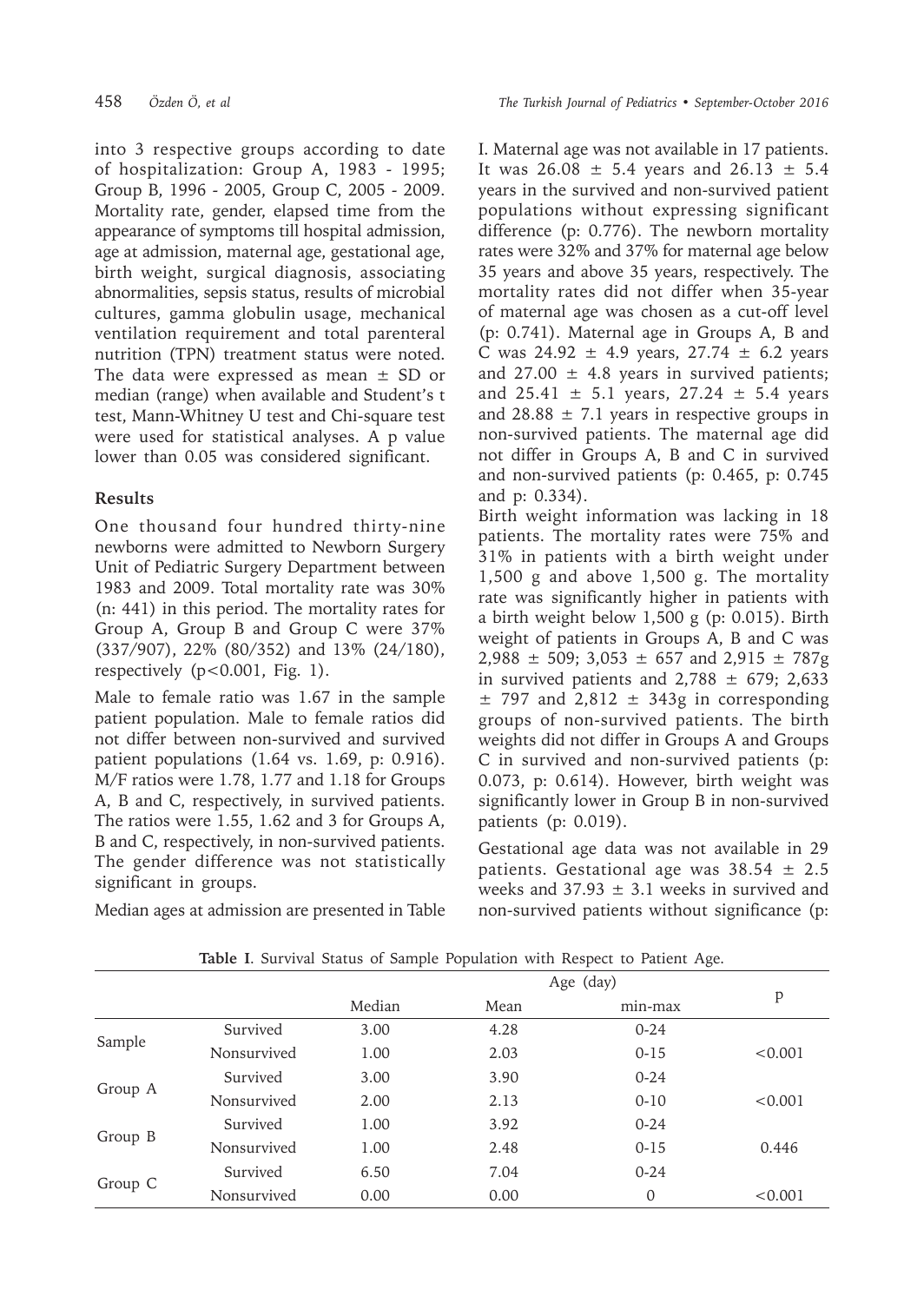0.184). The median value of gestational age was 40, 40 and 38 weeks and 40, 37 and 38.5 weeks in respective groups of A, B and C in survived and non-survived patients. Gestational age did not differ in Groups A, B and C of survived and non-survived patients (p: 0.093, p: 0.106, p: 0.593).

Associating abnormality was encountered in 37% and 11% of patients in non-survived and survived group, respectively. The rate of associating abnormalities was significantly elevated in non-survived patients (p<0.001). The most frequent associating abnormality was cardiac malformation. The rates of associating abnormalities concerning to Group A, B and C were 23.2%, 71.4% and 75.0% in non-survived patients. They were significantly elevated when compared with Group A, B and C (7.7%, 13.1%, and 20.8%) in survived patients (p: 0.006, p<0.001 and p: 0.018).

Mechanical ventilation support was used in 39 (67%) and 19 (9%) patients in non-survived and survived patient groups respectively (p<0.001). Concerning to Group A, B and C, the rates of mechanical ventilation requirement in non-survived and survived patients were 20% vs. 3%, 81% vs. 15% and 100% vs. 29%. The rate of mechanical ventilation support use was significantly elevated in all groups in non-survived patients (p<0.001, p<0.001, and p<0.001).

The mortality rates in patients with sepsis were 75% (n: 65), and 15% (n: 33) in patients without sepsis. The presence of sepsis was found to be associated with mortality

(p<0.001). The mortality rates according to the presence of sepsis in groups were as follow; Group A (80% vs. 20%, p<0.001), Group B (86% vs. 5%, p<0.001) and Group C (56% vs. 13%, p: 0.023). Increased mortality rates were associated with the presence of sepsis in all groups.

Forty-two percent (n: 33) of patients with positive microbial culture result (at least one positive result for throat, blood, urine, stool, tracheal aspirate, surgical wound) and 29% (n: 65) of patients without positive culture result did not survive. The mortality rates in patients with or without positive culture according to groups were as follow; Group A (46% vs. 33%, p: 0.097), Group B (33% vs. 24%, p: 0.516) and Group C (38% vs. 21%, p: 0.378). The presence of positive microbial culture result did not affect survival of patients either in the whole sample or in groups.

Median value of the time elapsed from the start of symptoms to admission was 24 hours in both survived and non-survived patients (p: 0.320). Median value of the time elapsed until admission in survived and non-survived patients in groups was as follow; Group A (48 hours vs. 48 hours, p: 0.088), Group B (12 hours vs. 12 hours, p: 0.702) and Group C (24 hours vs. 0 hour, p: 0.070). The time elapsed until admission had no effect on survival.

The rate of TPN administration was 13% (n: 13) and 14% (n: 29) in non-survived and survived groups, respectively. The use of TPN did not have an effect on survival (p: 0.938). The use of TPN in survived and non-survived

| Diagnosis                 | Total           | Group A        | Group B       | Group C        | p     |
|---------------------------|-----------------|----------------|---------------|----------------|-------|
| Esophageal atresia        | 24/49 (48%)     | 19/34 (56%)    | 4/11(36%)     | $1/4$ (25%)    | 0.312 |
| Anorectal malformation    | 12/64 (18%)     | 10/48 (20%)    | $2/14$ (14%)  | $0/2$ $(0\%)$  | *     |
| Omphalocele               | 14/37 (37%)     | $11/24$ (45%)  | $2/11(18\%)$  | $1/2$ (50%)    | 0.250 |
| Aganglionic megacolon     | $1/13$ (7%)     | $1/10$ (10%)   | $0/1$ $(0\%)$ | $0/1$ $(0\%)$  | *     |
| Intestinal atresia        | $9/26$ $(34%)$  | $6/16$ $(37%)$ | $1/5$ (20%)   | $2/5$ (40%)    | 0.689 |
| Diaphragmatic hernia      | 14//20 (70%)    | $4/5$ (80%)    | 8/12(66%)     | $2/3$ (66%)    | 0.846 |
| Necrotizing enterocolitis | $4/10(40\%)$    | $3/6$ (50%)    | $1/1$ (100%)  | $0/3$ $(0\%)$  | *     |
| Intestinal obstruction    | 13/34 (38%)     | 11/21 (52%)    | $1/10$ (10%)  | $1/3$ (33%)    | 0.069 |
| Other diagnoses           | $7/47$ $(14\%)$ | $4/21$ (19%)   | $2/17(11\%)$  | $1/9$ $(11\%)$ | 0.772 |

**Table II**. Diagnosis Specific Mortality Rates of Patients in Each Group.

\* Because of cell frequencies, expected value less than 5 in cross tables, were above 20%, statistical results could not be given.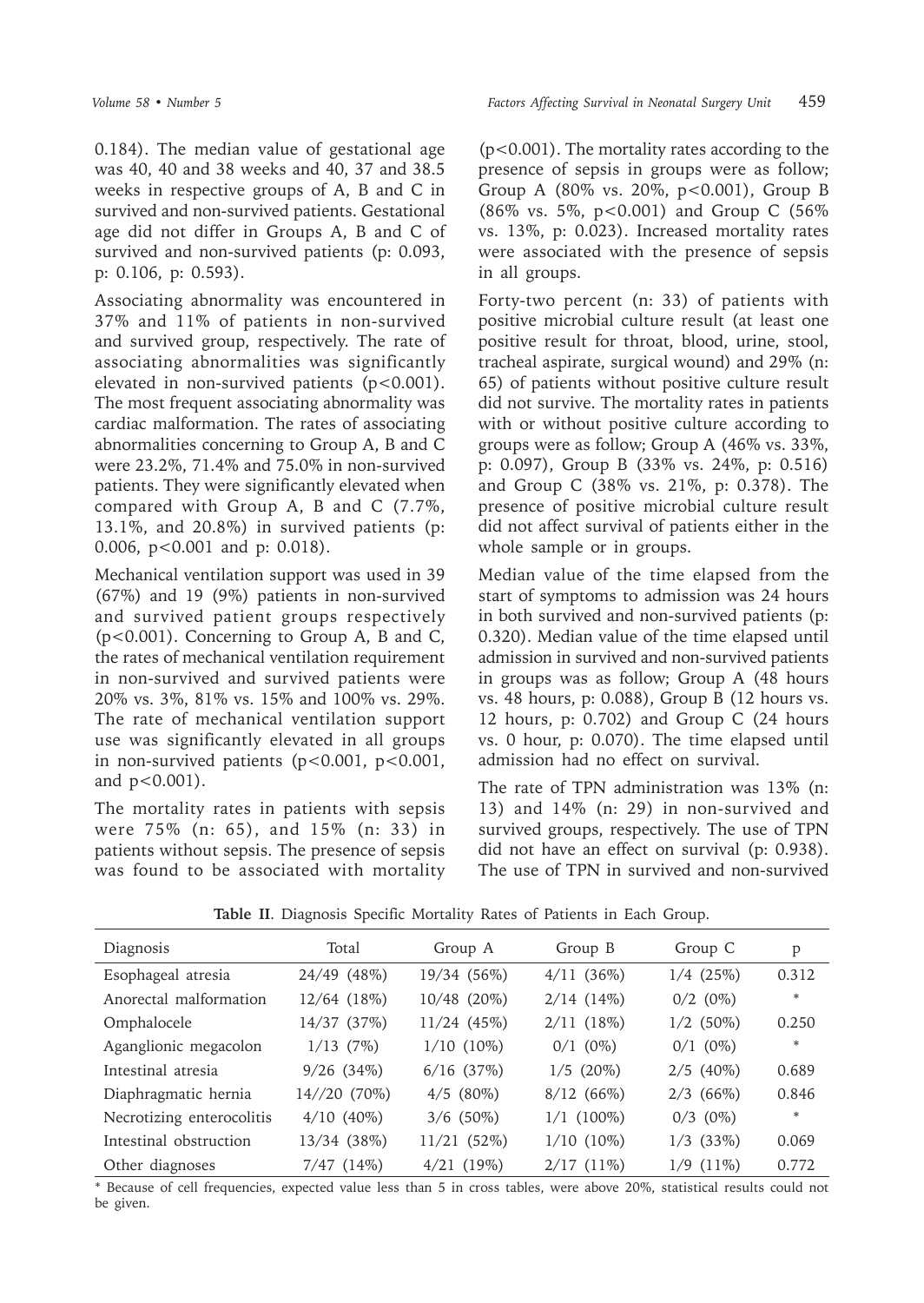patients in groups as follows; Group A (6% vs. 4%, p: 0.747), Group B (23% vs. 23%, p: 1.00) and Group C (33% vs. 23%, p: 0.219). The rate of TPN administration did not differ between survived and non-survived patients.

Gamma globulin was used in 12% (n: 25) and 36% (n: 35) of patients in survived and non-survived patient groups (p<0.001). The rate of gamma globulin use in survived and non-survived patients according to the groups were as follows; Group A (13% vs. 26%, p: 0.037), Group B (8% vs. 57%, p<0.001) and Group C (21% vs. 63%, p: 0.072). Gamma globulin usage was higher when taking the whole sample into consideration and in each earlier groups; Group A and Group B in nonsurvived patient population.

Thoracotomy, laparotomy, genitourinary, other operations and only observation rates were 11.7% (n: 35), 60% (n: 180), 10% (n: 30), 6% (n: 18) and 12.3% (n: 37) in the whole sample. The type of treatment was thoracotomy (15.3%, n: 15), laparotomy (76.5%, n: 75), other operations including genitourinary operations (4.1%, n: 4) and observation (4.1%, n: 4) in non-survived patients. The mortality rate was higher in patients undergone laparotomy and thoracotomy when compared with other operations and observation (p<0.001). The survival rates in patients treated by thoracotomy or laparotomy did not differ (p: 0.724) (Fig. 2).

The distribution of type of treatments was laparotomy (62.4%, n: 116), thoracotomy (12.3%, n: 23), other operations (8.1%, n: 15) and observation (8.6%, n: 16) in Group A. The distribution was laparotomy (78.3%, n: 54), thoracotomy (15.9%, n: 11), other operations (2.9%, n: 2) and observation (2.9%, n: 2) in non-survived patients. The mortality rate was higher in patients who had undergone laparotomy than other treatments in Group A (p<0.001).

The distribution of the type of treatment was laparotomy (57.3%, n: 47), thoracotomy (11%, n: 9), other operations (15.9%, n: 13) and observation (15.9%, n: 13) in Group B. The treatment was laparotomy (66.7%, n: 14), thoracotomy (19%, n: 4), other operations (9.5%, n: 2) and observation (4.8%, n: 1) in non-survived patients. The mortality rates did not differ between modes of treatments in Group B.

The treatment was laparotomy (53.1%, n: 17), thoracotomy (9.4%, n: 3), other operations (12.5%, n: 4) and observation (25%, n: 8) in Group C patients. Seven patients had undergone laparotomy and one patient under clinical observation died in this group. Statistical analyses could not be applied in Group C.

Mortality rates are presented in Table 2. Patients with diagnosis of diaphragmatic hernia had higher mortality rates than the other diseases (p<0.001) (Table II and Fig. 3). Patients with diaphragmatic hernia had higher mortality rates than the others in Group A  $(p<0.001)$ . Statistical analysis results were not presented because cell frequencies were above 20% and the expected value was less than 5 in cross tables in Group B and C (Table II).

## **Discussion**

There is no extensive data about newborn mortality rates in neonatal surgery units, in the English language medical literature. The newborn mortality rate was 72% in 19492 and it can be supposed to be around 10% at the present time. It has been reported that newborn mortality rate was 9% in surgery units in Japan in 20033. General newborn mortality rate in Turkey was 25.78/1000 alive birth, that in Japan was 2.79/1000 alive birth in 20094. Although general newborn mortality rate in Turkey was 10 times higher than that in Japan, newborn mortality rate in our institution was almost the same as in Japan. This showed that our institution was in the same level with that developed country.

It has been reported that 63% of patients in newborn surgery unit was male5. In the present study, M/F ratio was found to be 1.66. To the best of our knowledge, gender has no impact on the mortality rate in newborn surgical units.

It has been reported previously that the mortality rates were 45%, 12% and 5% in newborns with a birth weight range of 501 - 750 grams, 751 – 1,000 grams and 1,001 – 1,500 grams respectively<sup>6</sup>. There is a simple adverse relation between birth weight and mortality rate. The higher the birth weight, lower mortality rates can be expected. The mortality rate was found significantly elevated in newborns with birth weight below 1,500 grams in the present study.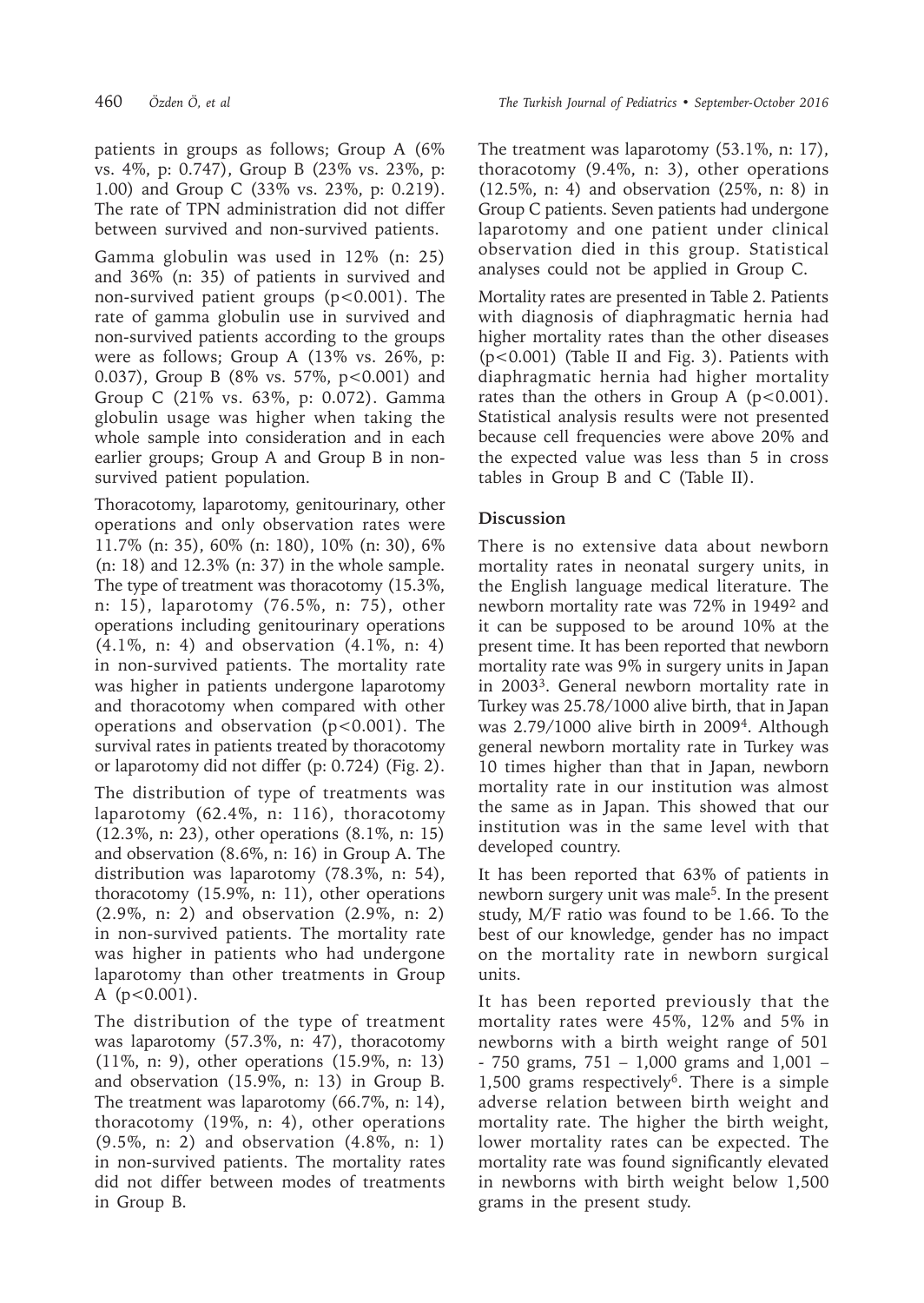



**Fig. 2**. Survival status of patients with respect to type of operation.



**Fig. 3**. Pathology specific survival of patients (ARM: Anorectal malformation; NEC: Necrotizing enterocolitis).

It has been reported that, mortality rate among newborns born to mothers younger than 20 years of age was 10.3 per 1000 alive birth when the general mortality rate at the same time interval was 7.0 per 1000 alive birth<sup>7</sup>. Additionally, infant mortality rate was found to be 2.18 times higher among children whose mothers were aged 15 years old when compared to children whose mothers were between 24-29 years of age8. Maternal age did not affect the newborn mortality rate in the present study. This may be due to higher maternal ages in our study population or possibly extensive support of grandmothers to young mothers in the closed family structure in our country.

Lower gestational age has been reported to be predisposing factor for newborn deaths. Lower gestational age has been associated with higher mortality rates in newborns<sup>9,10</sup>. This parameter could not have been investigated sufficiently in the present study because of limited numbers of mothers having significantly lower gestational aged babies.

Elapsed time between initiation of symptoms and arrival to hospital can be supposed to play role in the newborn mortality rates. However, it has been found that this parameter had no significant effect on the mortality rate in surgical newborns in the present study similar to previous report<sup>11</sup>.

The mortality rate for gastroschisis was 100% in 1953. However, it decreased to 10% in 1990's2,12. Improvement in newborn survival rates was encountered during study period in the present study. Mortality rate decreased to 25% from 55% in surgical newborns with esophageal atresia<sup>13</sup>. Similar improvement was also observed in newborn with abdominal wall defects. The mortality rate was 45% in earlier dates. It was decreased to 18% in the next time period in our study. Various developments in respiratory support, vascular access and nutrition of surgical newborn played role in amelioration of survival rates.

Caloric intake is mandatory in humans. Newborns cannot live more than a few weeks without caloric intake<sup>14</sup>. Unfortunately, enteral feeding has to be held in many surgical newborns that undergo operations for NEC, intestinal atresia and abdominal wall defect. Development of parenteral nutrition solutions and central vascular access devices started a new era in the care of surgical newborns<sup>15</sup>. The frequency of TPN usage increased gradually during the study period in our newborn surgery clinic. The rate of TPN use was similar in survived and non-survived patient populations in our study. Therefore, we could not make a definite conclusion on the effect of TPN administration.

Respiratory support machines and ventilation techniques were also well developed over time. The initial mechanical ventilator machine was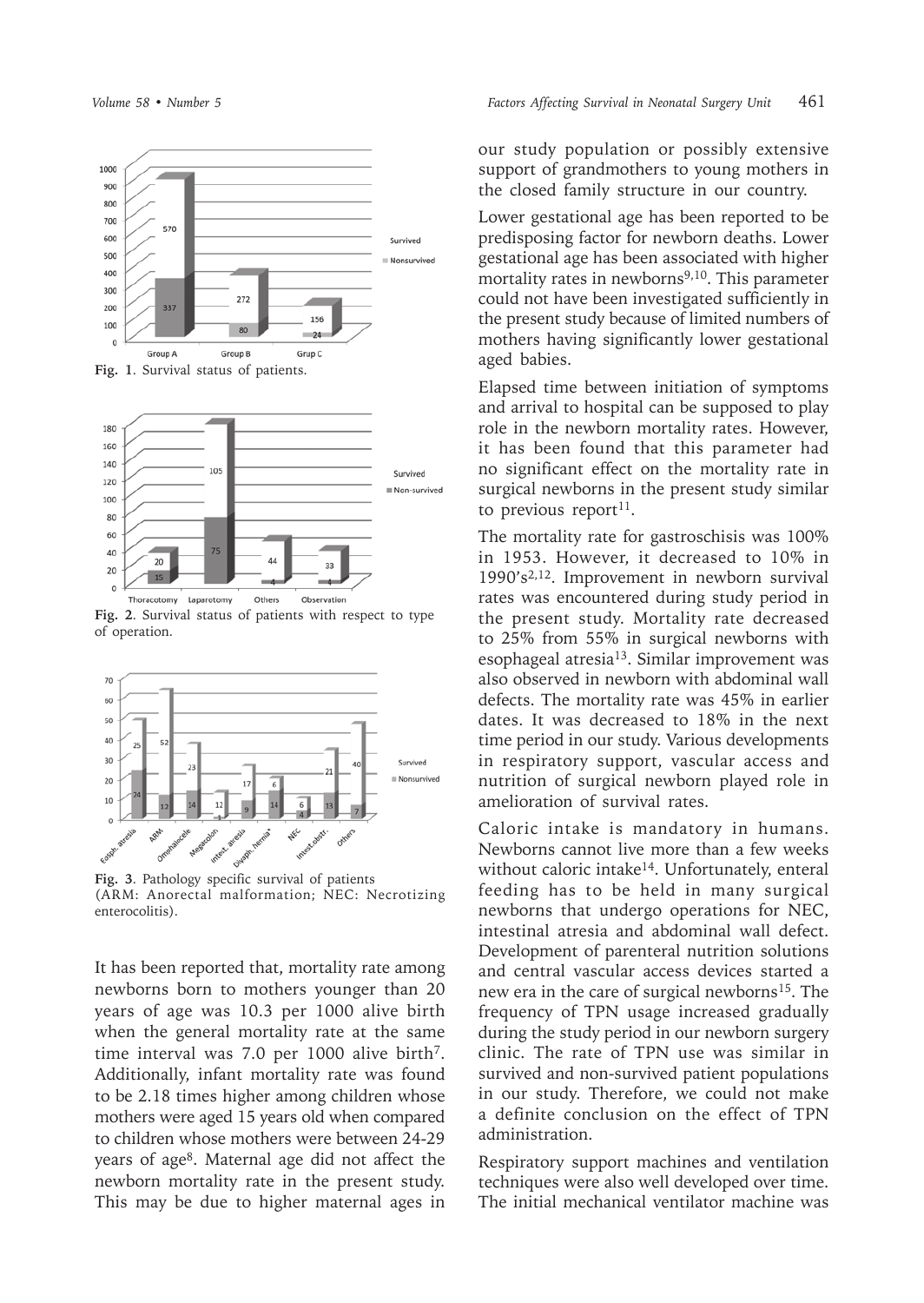Baby bird 1, which was introduced in 1971. Continuous positive airway pressure (CPAP) and intermittent mandatory ventilation (IMV) were innovated later<sup>16,17</sup>. The use of mechanical ventilation was higher in the non-survived patient population in our study, which was as expected.

Sepsis is another important parameter that affects survival in newborns18,19. The incidence of sepsis was higher in the nonsurvived population in the present study. This observation is not a surprise since sepsis is accompanied in most cases of death.

Gamma globulin has been reported to reduce early newborn mortality rates but not affect general mortality rates in newborns with gestational age less than 34 weeks and weighing between  $500 - 2,000$  grams<sup>20</sup>. It has been used previously to support immune systems in critically ill surgical newborns. The association between gamma globulin usage and high mortality rate in the present research is due to its selective use in critically ill patients. Nowadays, gamma globulin is not administered as frequently as used previously.

Abdominal and thoracic operations are heavier than urological operations and may necessitate specific treatment modalities such as TPN and respiratory support with mechanical ventilation. Abdominal and thoracic operations were found associated with higher mortality rates as expected, in our study. Congenital diaphragmatic hernia is a serious disease and it should be evaluated as a separate pathology. It is permanently associated with high mortality rate in this study. The mortality rate in CDH may decrease in the future with the use of advanced treatment methods such as extracorporeal membrane oxygenation and new ventilation techniques as well as new pharmacological agents acting on pulmonary capillary bed.

One of the limitations of this study was its retrospective design. Although power analyses were done and sample number was determined according to selected ß: 0.20 value, some statistical calculations could not be done. The other limitation is the method of sepsis diagnosis. It was diagnosed clinically, not through detailed criteria of sepsis.

Survival is increasing to date in newborn

pediatric surgery unit. The survival is independent from parenteral nutrition, maternal age, time to admission and gestational age however it is affected adversely by the age of patient, associating abnormality, low birth weight, presence of sepsis and requirement of respiratory support.

The decrease of mortality rates in neonatal surgical units depends on many factors changing in years such as development of delicate respiratory support machines that can generate various modes of ventilations, broad spectrum antibiotics, intensive work of hospital infection control teams, delicate central venous access catheters, use of TPN, increased caloric fact of parenteral feeding solutions, use of TPN by central route, volume adjustable infusion pumps, noninvasive and invasive monitoring devices, development of neonatal surgical techniques, development in prenatal diagnosis of pediatric surgical conditions and developments of environmental control methods in neonatal surgical units.

#### **REFERENCES**

- 1. Hendren WH, Lillehei CW. Pediatric surgery. N Engl J Med 1988; 319: 86-96.
- 2. Rowe MI, Rowe SA. The last fifty years of neonatal surgical management. Am J Surg 2000; 180: 345-352.
- 3. Watanabe Y. Trends in neonatal surgery in Japan. Nihon Geka Gakkai Zasshi 2007; 108: 313-317.
- 4. The World Factbook 2009. Washington, DC: Central Intelligence Agency 2009; https://www.cia.gov/library/ publications/the-world-factbook/index.html.
- 5. Badawi N, Adelson P, Roberts C, Spence K, Laing S, Cass D. Neonatal surgery in New South Wales--what is performed where? J Pediatr Surg 2003; 38: 1025- 1031.
- 6. Fanaroff AA, Stoll BJ, Wright LL, et al. Trends in neonatal morbidity and mortality for very low birthweight infants. Am J Obstet Gynecol 2007; 196: 147. e1-e8.
- 7. Chen XK, Wen SW, Fleming N, Yang Q, Walker MC. Increased risks of neonatal and postneonatal mortality associated with teenage pregnancy had different explanations. J Clin Epidemiol 2008; 61: 688-694.
- 8. Friede A, Baldwin W, Rhodes PH, et al. Young maternal age and infant mortality: the role of low birth weight. Public Health Rep 1987; 102: 192-199.
- 9. Battaglia FC, Lubchenco LO. A practical classification of newborn infants by weight and gestational age. J Pediatr 1967; 71: 159-163.
- 10. McConnochie KM, Roghmann KJ, Liptak GS. Avoidable morbidity in infants. A classification based on diagnoses in administrative databases. Med Care 1997; 35: 237- 254.